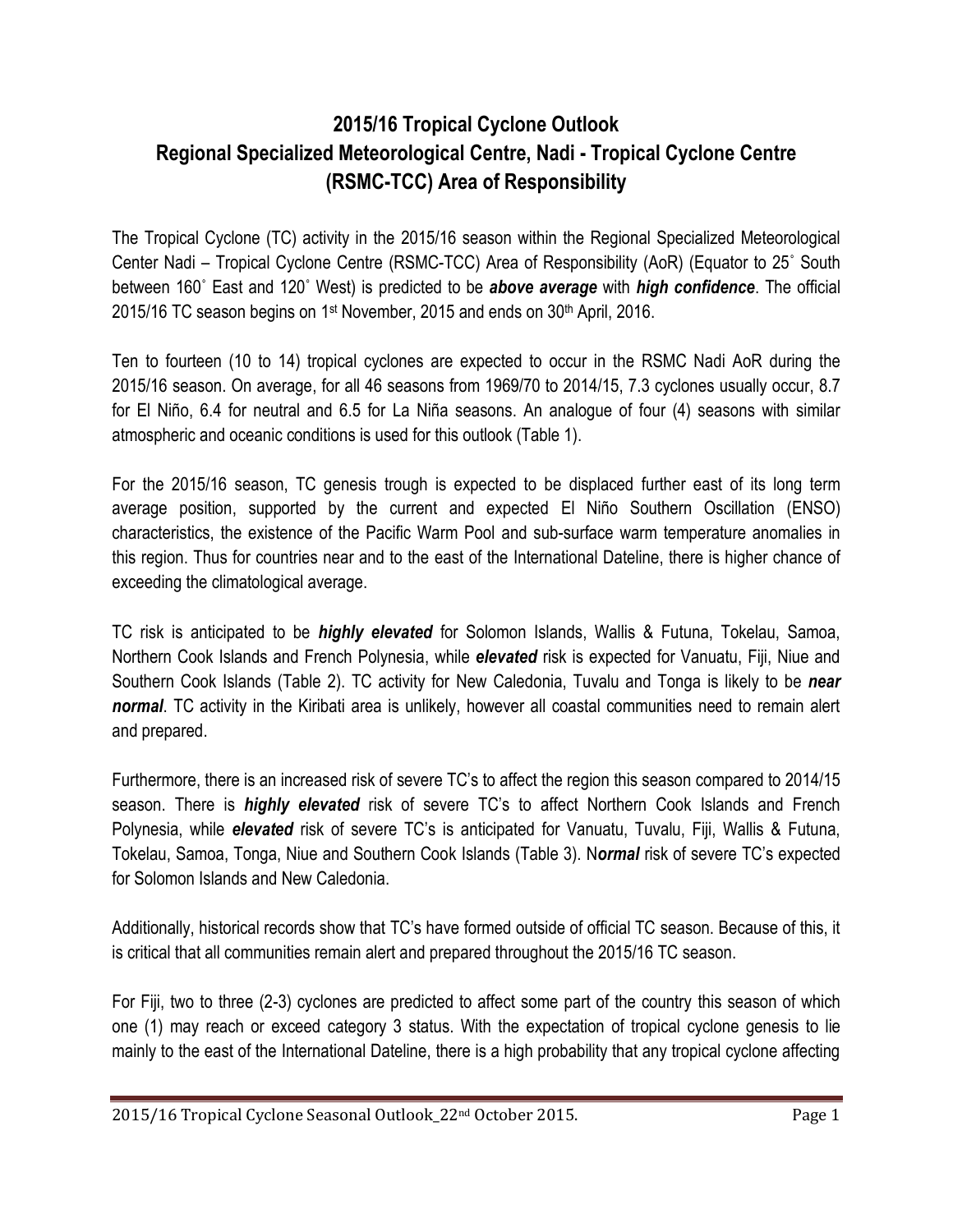or passing in the vicinity of the country to approach from the northern and eastern quadrants Whole of Fiji should remain alert and prepared at all times throughout the season.

For those tropical cyclones passing close to the country, associated active cloud and rain bands may occasionally affect Fiji with marked rainfall and potentially cause flooding, including sea flooding and flooding of low‐lying coastal areas.

| <b>Seasons</b>          | <b>TC Occurrence</b><br>(RSMC-TCC Nadi AoR) | Severe TC's (Cat 3-5)<br>(RSMC-TCC Nadi AoR) |
|-------------------------|---------------------------------------------|----------------------------------------------|
| 1972/73                 | 8                                           |                                              |
| 1982/83                 | 14                                          | 8                                            |
| 1986/87                 | 12                                          | 6                                            |
| 1997/98                 | 16                                          |                                              |
| <b>Average (Median)</b> | 12.5(13)                                    | 5.8(7)                                       |

Table 1: Analogue Years for 2015/16 Season

Table 2: Tropical Cyclone Occurrence Risks in 2015/16 Season

|                              | Climatology | Analogue       | <b>Risk</b>            |
|------------------------------|-------------|----------------|------------------------|
| Country                      |             | <b>Seasons</b> |                        |
| <b>Kiribati</b>              | 0.0         | 0.0            | <b>Unlikely</b>        |
| <b>New Caledonia</b>         | 2.9         | 2.5            | Normal                 |
| <b>Tuvalu</b>                | 0.5         | 0.5            | <b>Normal</b>          |
| Tonga                        | 1.7         | 1.5            | Normal                 |
| <b>Vanuatu</b>               | 2.0         | 3.0            | Elevated               |
| Fiji                         | 2.1         | 3.0            | Elevated               |
| <b>Niue</b>                  | 0.6         | 1.0            | Elevated               |
| <b>Southern Cook Islands</b> | 1.1         | 1.8            | Elevated               |
| <b>Solomon Islands</b>       | 1.9         | 4.3            | <b>Highly Elevated</b> |
| <b>Wallis and Futuna</b>     | 0.5         | 1.3            | <b>Highly Elevated</b> |
| <b>Tokelau</b>               | 0.3         | 1.0            | <b>Highly Elevated</b> |
| Samoa                        | 0.3         | 1.0            | <b>Highly Elevated</b> |
| <b>Northern Cook Islands</b> | 0.5         | 1.5            | <b>Highly Elevated</b> |
| <b>French Polynesia</b>      | 1.1         | 4.3            | <b>Highly Elevated</b> |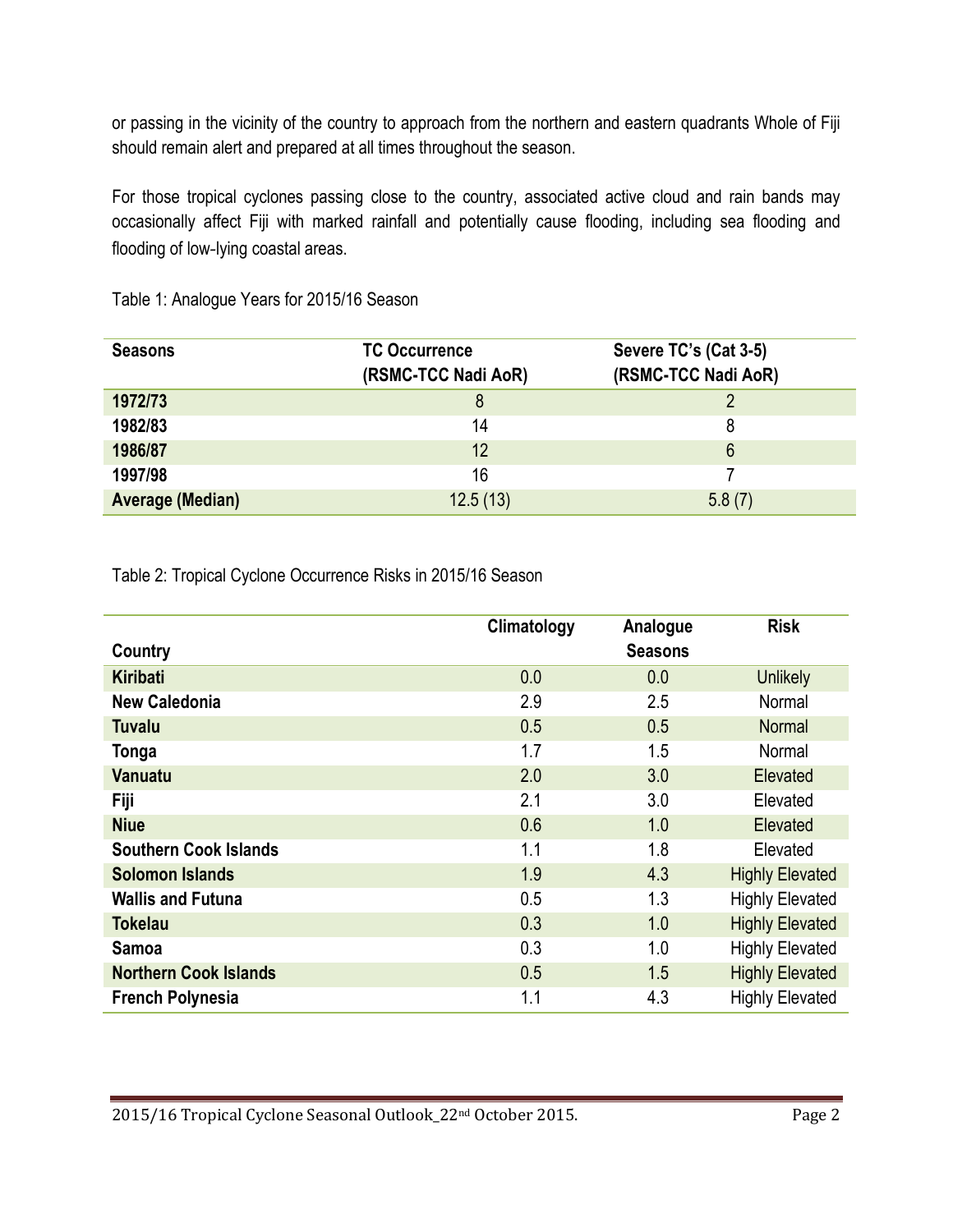Table 3: Severe TC (Cat 3-5) Risks in 2015/16 Season

|                              | Climatology | Analogue       | <b>Risk</b>            |
|------------------------------|-------------|----------------|------------------------|
| Country                      |             | <b>Seasons</b> |                        |
| <b>Kiribati</b>              | 0.0         | 0.0            | <b>Unlikely</b>        |
| <b>Solomon Islands</b>       | 0.6         | 0.5            | Normal                 |
| <b>New Caledonia</b>         | 1.2         | 0.8            | <b>Normal</b>          |
| Vanuatu                      | 0.9         | 1.5            | Elevated               |
| <b>Tuvalu</b>                | 0.1         | 0.3            | Elevated               |
| Fiji                         | 0.8         | 1.3            | Elevated               |
| <b>Wallis and Futuna</b>     | 0.2         | 0.5            | Elevated               |
| <b>Tokelau</b>               | 0.2         | 0.3            | Elevated               |
| <b>Samoa</b>                 | 0.1         | 0.3            | Elevated               |
| Tonga                        | 0.5         | 0.8            | Elevated               |
| <b>Niue</b>                  | 0.1         | 0.5            | Elevated               |
| <b>Southern Cook Islands</b> | 0.4         | 0.5            | Elevated               |
| <b>Northern Cook Islands</b> | 0.2         | 0.8            | <b>Highly Elevated</b> |
| <b>French Polynesia</b>      | 0.4         | 1.2            | <b>Highly Elevated</b> |

In summary, based on the historical tropical cyclone data, the predictions for the upcoming 2015/16 tropical cyclone season are as follows:

- *Above Average* TC occurrence in RSMC Nadi AoR in the 2015/16 season is predicted with high confidence;
- Ten to fourteen (10 to 14) TC's are expected to occur in the RSMC Nadi AoR with 4 to 8 are expected to reach category 3 and 3 to 7 of these may reach category 4 or 5 status;
- *Highly Elevated* TC risk anticipated for Solomon Islands, Wallis & Futuna, Tokelau, Samoa, Northern Cook Islands and French Polynesia;
- *Elevated* TC risk expected for Vanuatu, Fiji, Niue and Southern Cook Islands;
- *Near normal* TC activity likely for New Caledonia, Tuvalu and Tonga;
- **There is highly elevated** risk of severe TC's for Northern Cook Islands and French Polynesia;
- *Elevated* risk of severe TC's for Vanuatu, Tuvalu, Fiji, Wallis & Futuna, Tokelau, Samoa, Tonga, Niue and Southern Cook Islands;

2015/16 Tropical Cyclone Seasonal Outlook\_22nd October 2015. Page 3